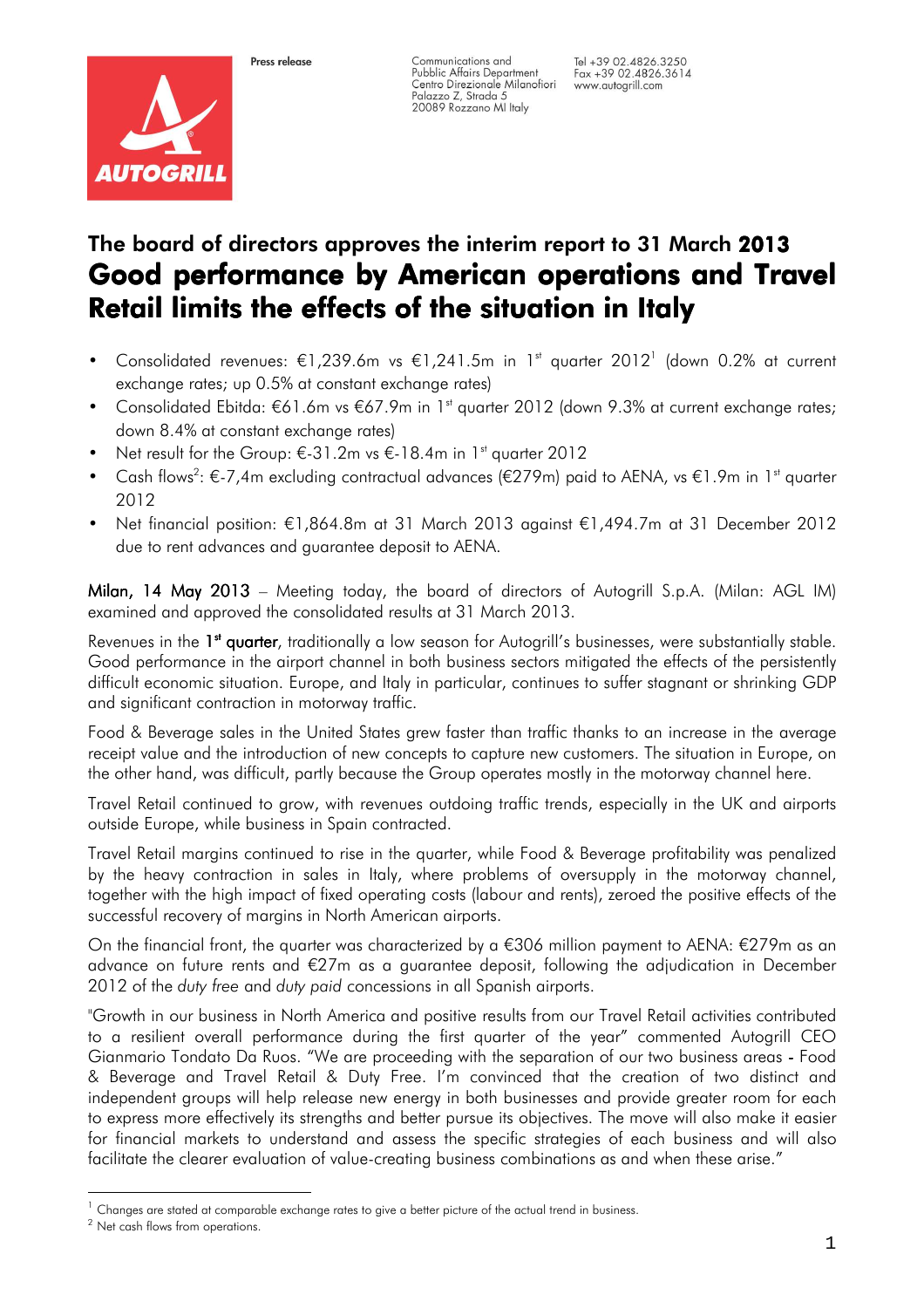

Press release

Communications and Pubblic Affairs Department Centro Direzionale Milanofiori Palazzo Z, Strada 5 20089 Rozzano MI Italy

Tel +39 02.4826.3250 Fax +39 02.4826.3614 www.autogrill.com

# Events after 31 March 2013

In the first months of the year, the Group took a further step in its strategy to expand its airport business in emerging economies with the opening of 80 F&B points of sale in the major Vietnamese airports.

On May 3, the board of directors approved a project for a proportional partial demerger whereby Autogrill S.p.A. intends to transfer to its wholly owned subsidiary World Duty Free S.p.A., the beneficiary, the entire shareholding in World Duty Free Group SAU, the Spanish company leading the Group's Travel Retail & Duty Free business.

# **Outlook**

In the first 18 weeks $^3$  of the year, Group sales $^4$  rose 0.5% (stable at current exchange rates) compared to the same period in 2012.

The trends that determine full-year results have not yet run their course. So it would be premature to give quantitative forecasts of the results for this year. However, the Group is confident it can make up for the weakness of results in Italy with good performance and prospects in North America and the resiliency of the Travel Retail business.

|                                                          |                       |                       |            | Change                        |
|----------------------------------------------------------|-----------------------|-----------------------|------------|-------------------------------|
| $(\epsilon m)$                                           | First Quarter<br>2013 | First Quarter<br>2012 | 2012       | at constant<br>exchange rates |
| Revenue                                                  | 1.239,6               | 1.241,5               | $(0, 2\%)$ | 0,5%                          |
| <b>EBITDA</b><br><b>EBITDA</b> margin                    | 61,6<br>5,0%          | 67,9<br>5,5%          | $(9,3\%)$  | $(8, 4\%)$                    |
| <b>EBIT</b><br><b>EBIT</b> margin                        | (9,7)<br>0.8%         | (4,1)<br>0,3%         | n.s.       | n.s.                          |
| Net result for the period<br>% of revenue                | (31,2)<br>2,5%        | (18, 4)<br>1,5%       | (69,3%)    | $(67, 6\%)$                   |
| Net cash flows from operating activities                 | (286, 4)              | 1,9                   |            |                               |
| Net capital expenditure<br>% of revenue                  | 33,3<br>2,7%          | 59,2<br>4,8%          | (43,8%)    | $(45, 4\%)$                   |
| Result per share ( $\epsilon$ cents)<br>basic<br>diluted | (12,3)<br>(12,3)      | (7,3)<br>(7,3)        |            |                               |
|                                                          |                       |                       |            | Change                        |
| $(\epsilon m)$                                           | 30/09/2012            | 31/12/2011            | 31/12/2011 | at constant<br>exchange rates |
| Net invested capital                                     | 2.643,7               | 2.308,7               | 335,0      | 333,8                         |
| Net financial position                                   | 1.864,8               | 1.494,7               | 370,1      | 375,5                         |
|                                                          |                       |                       |            |                               |

# Consolidated income data for 1st quarter 2013<sup>5</sup>

#### Revenues

1<sup>st</sup> quarter 2013 consolidated revenues reached €1,239.6m, up 0.5% on €1,241.5m in the same period in 2012 (down 0.2% at current exchange rates). Airport sales were up 3.4%<sup>6</sup> thanks to the favourable

i <sup>3</sup> Average exchange rates used for conversion of values in the main currencies other than the euro: 2013: €/\$ 1.3160, €/£ 0.8509; 2012: €/\$1.3121, €/£ 0.8309

<sup>&</sup>lt;sup>4</sup> The figure refers to retail sales by the commercial network directly operated by the Group and therefore excludes Business-to-Business operations (franchisees and wholesale business).

 $^5$  Average  $\epsilon$ /\$ rates: 1.3206 in 1st quarter 2013; 1.3108 in 1st quarter 2012

Average €/£ rates: 0.8511 in 1st quarter 2013; 0.8345 in 1st quarter 2012

<sup>6</sup> Up 2,5% at current exchange rates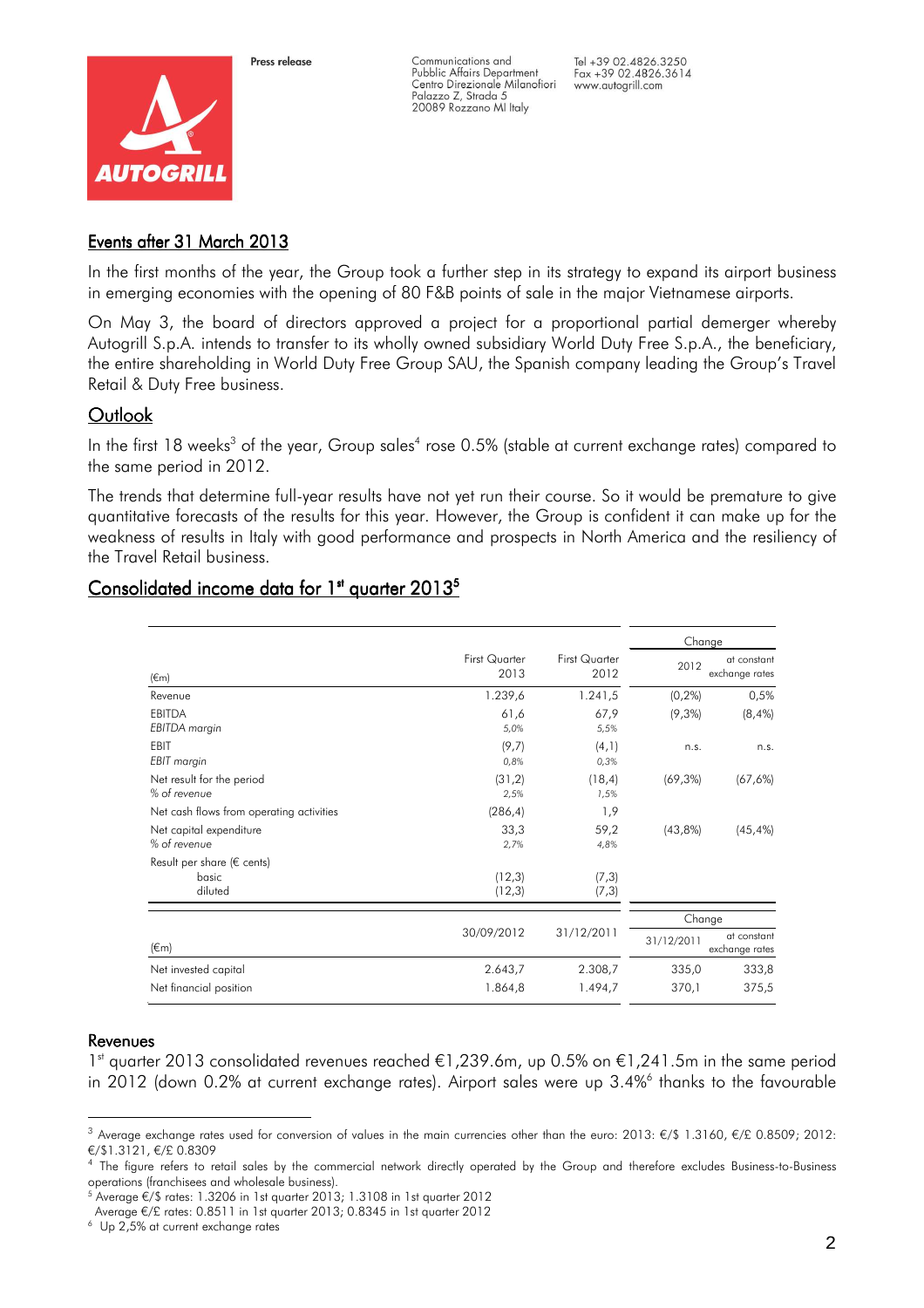

Press release

Communications and Pubblic Affairs Department Centro Direzionale Milanofiori Palazzo Z, Strada 5 20089 Rozzano MI Italy

Tel +39 02.4826.3250 Fax +39 02.4826.3614 www.autogrill.com

trend in traffic and an increase in the average receipt value in both business sectors. On motorways, on the other hand, there was a 5% $^7$  contraction due to the negative trend in traffic and consumer spending in Europe.

## Ebitda

Consolidated Ebitda amounted to €61.6m, down 8.4% (down 9.3% at current exchange rates) on €67.9m in 1<sup>st</sup> quarter 2012, the ratio to revenues moving from 5.5% to 5%. The result reflects an erosion of margins in the Food & Beverage sector. The good results obtained in North America did not compensate for the higher impact of fixed costs in Italy arising from the contraction in sales. Travel Retail & Duty Free continued also in this quarter to contribute positively to the Group's results.

# Operating result (EBIT)

The 1<sup>st</sup> quarter operating result was a negative  $\epsilon$ 9.7m against  $\epsilon$ -4.1m in 1<sup>st</sup> quarter 2012. Amortization, depreciation and impairments amounted to €71.3m, slightly down on €72m in the same period the previous year, partly due to the adjustment to the useful life of duty free and duty paid concessions in Spanish airports after the renewal of the contracts till 2020.

## Net result for the Group

The net result was a negative €31.2m against €-18.4m in the same quarter in 2012. Income tax for the period was a positive €2.3m (due to tax credit provisions in Europe) against €9.4m in the same period in 2012, which benefited from a reduction in the tax rate in the UK, with the reversal of deferred tax liabilities stated in prior years, and a provision for deferred tax credit in Italy. Minority interests in the result amounted to €2.5m (€2.1m in the same period in 2012).

# <u>Consolidated balance sheet data<sup>8</sup> at 31 March 2013</u>

## Net capital expenditure

Net capital expenditure in the period was mainly in the airport channel and amounted to €33.3m against €59.2m in 1<sup>st</sup> quarter 2012. The change reflects the high level of investments made in the previous year, especially in US airports following contract renewals.

## Net cash flow generation

In 1<sup>st</sup> quarter 2013, the Group saw a negative net cash flow of €286.4m against a positive €1.9m from operations in the same period in 2012. The difference resulted from an advance (€279m) on a portion of rents paid to AENA following adjudication of the duty free and duty paid concessions in Spanish airports. The change in tax for the period includes refund of taxes paid the previous year in the United States as a result of amendments to tax legislation at the beginning of 2013.

i Down 5.2% at current exchange rates

<sup>8</sup> €/\$ rates: 1.2805 at 31 March 2013; 1.3194 at 31 December 2012 €/£ rates: 0.8456 at 31 March 2013; 0.8161 at 31 December 2012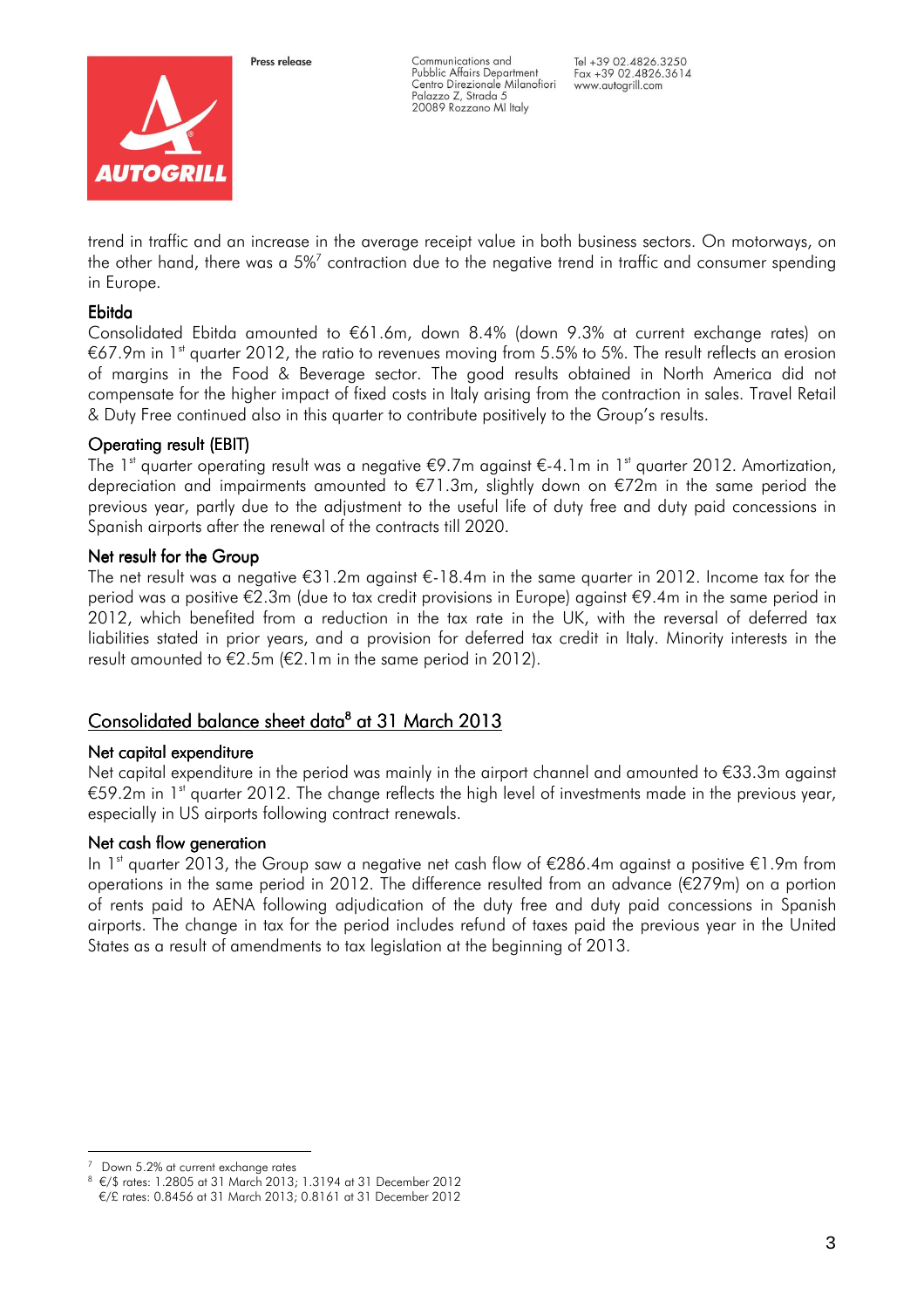



Communications and Pubblic Affairs Department<br>Centro Direzionale Milanofiori Ceniro Direzionale Milar<br>Palazzo Z, Strada 5<br>20089 Rozzano MI Italy

Tel +39 02.4826.3250 Fax +39 02.4826.3614 www.autogrill.com

| $(\epsilon m)$                                           | <b>First Quarter</b><br>2013 | <b>First Quarter</b><br>2012 |
|----------------------------------------------------------|------------------------------|------------------------------|
| <b>EBITDA</b>                                            | 61.6                         | 67.9                         |
| Change in net working capital                            | (56.4)                       | (39.1)                       |
| Change in net working capital - advance on AENA contract | (279.0)                      |                              |
| Other items                                              | (0.5)                        |                              |
| Cash flows from operating activities                     | (274.2)                      | 28.8                         |
| Tax (paid)/refund                                        | 2.7                          | (10.8)                       |
| Net interest paid                                        | (14.9)                       | (16.2)                       |
| Net cash flows from operating activities                 | (286.4)                      | 1.9                          |
| Net Capex paid                                           | (60.0)                       | (59.2)                       |
| Free operating cash flow                                 | (346.4)                      | (57.3)                       |
| Free operating cash flow w/o advance on AENA contract    | (67.4)                       | (57.3)                       |

## Net financial position

Net financial indebtedness moved from €1,494.7m at 31 December 2012 to €1,864.8m at 31 March 2013 as a result of the contractual advances paid to AENA and the seasonal trend of the business.



The fair value of interest rate hedging contracts at 31 March 2013 was €8.8m, against €9.6m at 31 December 2012.

As of 31 March 2013, net financial debt is 27% in US dollars, 24% in GB sterling and the rest in euros. 36.8% of the total amount is at fixed rates, also by virtue of interest rate hedging. The average weighted cost of debt in 1<sup>st</sup> quarter 2013 was 4.9% against 5.4% in the same period the previous year. Such cost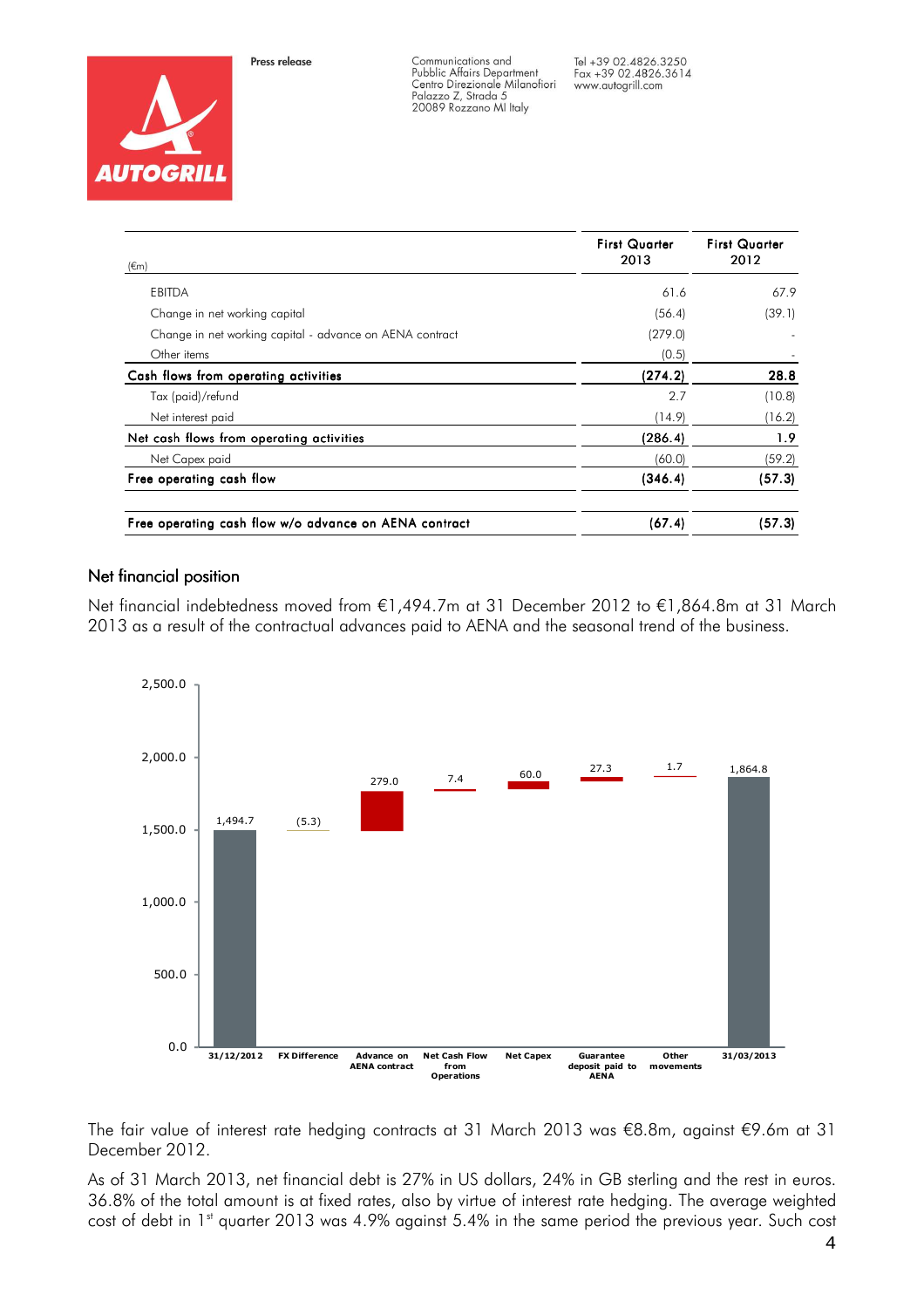

Communications and Pubblic Affairs Department Centro Direzionale Milanofiori Palazzo Z, Strada 5 20089 Rozzano MI Italy

includes the period's amortization charge for interest rate risk hedging derivatives extinguished in advance of their original maturity (March 2013) under the bank debt refinancing.

Debt is mostly in the form of medium/long-term "committed" bank loans and non-listed bonds, both with an average residual term of around 3 years and 9 months. Loan contracts require certain financial indicators to be maintained within pre-defined values. At 31 March 2013, all the parameters were comfortably within such limits.

In  $1<sup>st</sup>$  quarter 2013, the subsidiary HMSHost Corporation underwrote new bond issues worth \$150m maturing in 2023 and a further \$200m with maturities from September 2020 to September 2025. Lastly, Autogrill S.p.A. is no longer, as of 22 April 2013, a guarantor of HMSHost bond issues, following agreements with lenders.

## Effects of the new version of IAS 19 on shareholders' equity

The new version of IAS 19 (Employee benefits) came into force on 1 January 2013. It introduced, among other things, an obligation to state actuarial gains and losses in the overall income statement, thus excluding use of the corridor method. The new method of treating such gains and losses required the Group to state an extra  $\epsilon$ 45.6m of liabilities, with a  $\epsilon$ 34.6m impact on shareholders' equity, net of the fiscal effect. The comparative balance sheet values at 31 December 2012 were restated accordingly.

\*\*\* The results at 31 March 2013 will be illustrated in a conference call for the financial community starting at 6 pm today. The presentation will also be available in the Investor Relations section of www.autogrill.com as from 5.30 pm.

Contact phone numbers:

- from Italy: 800 40 80 88
- from outside Italy:  $+390633486868$
- enter pin  $*$  0

This press release concerning the results as of 31 March 2013, which have not been audited, constitutes an interim report drafted in accordance with the provisions of art. 154-ter, legislative decree 58/1998 (TUF). Income data refer to the 1 st quarters of 2013 and 2012. Balance sheet data refer 31 March 2013 and 31 December 2013. The format of the income statement and balance sheet information is the same as that used in the 2012 annual report. The main accounting standards and consolidation criteria are in line with those used in drafting the financial statements for 2012, which should be referred to for further details. Reporting on the quarterly accounting situation contains estimates and assumptions that have an effect on the values of assets and liabilities at the date of such quarterly accounts. Actual results may differ from such estimates. Estimates and assumptions are regularly reviewed and the effects of any changes are written to the income statement of the period in which the change occurred and in future periods. Appraisal of losses in the value of non-current assets is only done on drafting financial statements except for cases in which there are indications of a possible impairment in value. Similarly, actuarial calculation of employee benefit plans is done during drafting of the financial statements. The interim report is drafted as for a going concern whose operating currency is the euro. Values are expressed in millions of euros unless stated otherwise.

\*\*\*

The executive responsible for the drafting of the company's accounting documents, Alberto De Vecchi, hereby declares pursuant to clause 2, art.154 bis, legislative decree 58/1998, that the accounting information in this release is in line with the Company's accounting records and registers.

#### **Disclaimer**

This press release contains forecasts and estimates that reflect the opinions of the management ("forward-looking statements"), especially regarding future business performance, new investments and developments in the cash flow and financial situation. Such forward-looking statements have by their very nature an element of risk and uncertainty as they depend on the occurrence of future events. Actual results may differ significantly from the forecast figures and for a number of reasons, including by way of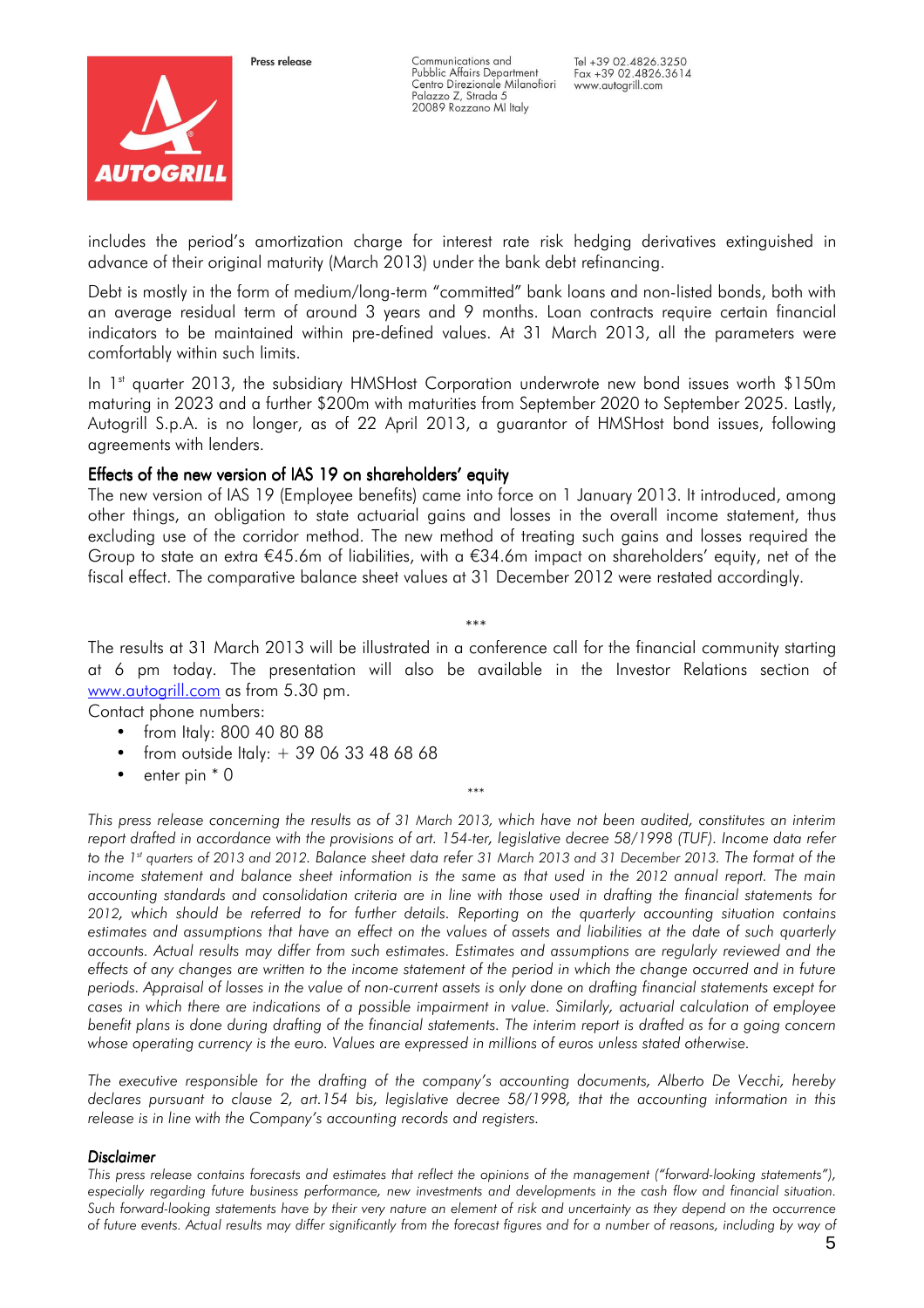



Communications and Pubblic Affairs Department<br>Centro Direzionale Milanofiori Ceniro Direzionale Milar<br>Palazzo Z, Strada 5<br>20089 Rozzano MI Italy

Tel +39 02.4826.3250 Fax +39 02.4826.3614 www.autogrill.com

example: traffic trends in the countries and business channels where the Group operates; the outcome of procedures for the renewal of existing concession contracts and for the award of new concessions; changes in the competitive scenario; exchange rates between the main currencies and the euro, esp. the US dollar and UK sterling; interest rate movements; future developments in demand; changing oil and other raw material (food) prices; general global economic conditions; geopolitical factors and new legislation in the countries where the Group operates and other changes in business conditions.

The Group's business is correlated to traffic flows. The 1st and 3rd quarters usually represent the low and high points, respectively, in the business year. Major investment programmes are thus scheduled in the 1st and 4th quarters and are usually suspended in the summer period. Quarterly operating results and changes in net financial indebtedness may not, therefore, be directly compared or extrapolated to obtain forecasts of year-end results.

#### For further information:

Rosalba Benedetto Communications Manager T: +39 02 4826 3209 rosalba.benedetto@autogrill.net Antonella Pinto Press Office T: +39 02 4826 3499 antonella.pinto@autogrill.net Elisabetta Cugnasca Investor Relations Manager T: +39 02 4826 3246 elisabetta.cugnasca@autogrill.net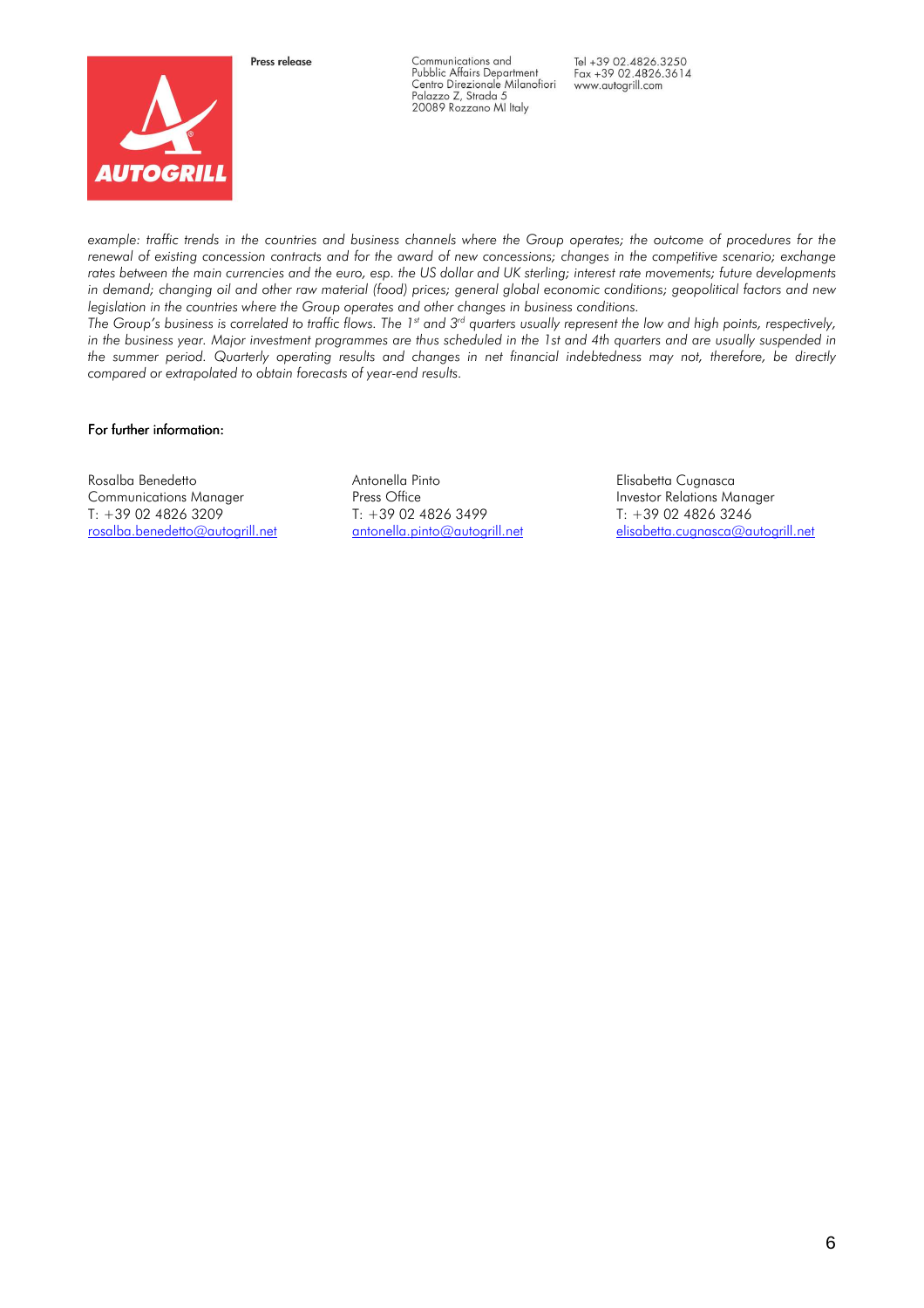

# Income results

# Reclassified consolidated income statement, 1st quarter 2013

|                                                  |                              |                   |                              |                 | Change     |                                  |
|--------------------------------------------------|------------------------------|-------------------|------------------------------|-----------------|------------|----------------------------------|
| $(\epsilon m)$                                   | <b>First Quarter</b><br>2013 | $%$ of<br>revenue | <b>First Quarter</b><br>2012 | % of<br>revenue | 2012       | at constant<br>exchange<br>rates |
| Revenue                                          | 1,239.6                      | 100.0%            | 1,241.5                      | 100.0%          | $(0.2\%)$  | 0.5%                             |
| Other operating income                           | 32.1                         | 2.6%              | 35.1                         | 2.8%            | (8.3%)     | (8.3%)                           |
| Total revenue and other operating income         | 1,271.8                      | 102.6%            | 1,276.6                      | 102.8%          | (0.4% )    | 0.3%                             |
| Raw materials, supplies and goods                | (446.3)                      | 36.0%             | (450.3)                      | 36.3%           | $(0.9\%)$  | $(0.4\%)$                        |
| Personnel expense                                | (356.6)                      | 28.8%             | (353.8)                      | 28.5%           | 0.8%       | 1.3%                             |
| Leases, rentals, concessions and royalties       | (267.4)                      | 21.6%             | (264.6)                      | 21.3%           | 1.1%       | 1.8%                             |
| Other operating costs                            | (139.8)                      | 11.3%             | (140.0)                      | 11.3%           | $(0.1\%)$  | 0.3%                             |
| <b>EBITDA</b>                                    | 61.6                         | 5.0%              | 67.9                         | 5.5%            | (9.3%)     | (8.4%)                           |
| Depreciation, amortisation and impairment losses | (71.3)                       | 5.8%              | (72.0)                       | 5.8%            | $(0.9\%)$  | (0.4%                            |
| <b>EBIT</b>                                      | (9.7)                        | 0.8%              | (4.1)                        | 0.3%            | n.s.       | n.s.                             |
| Net financial expense                            | (20.5)                       | 1.7%              | (21.6)                       | 1.7%            | $(5.0\%)$  | (4.7%)                           |
| Impairment losses on financial assets            | (0.7)                        | 0.1%              | 0.1                          | 0.0%            | n.s.       | n.s.                             |
| Pre-tax profit/(Loss)                            | (30.9)                       | 2.5%              | (25.6)                       | 2.1%            | (20.6%)    | (19.8%)                          |
| Income tax                                       | 2.3                          | 0.2%              | 9.4                          | 0.8%            | $(75.9\%)$ | $(75.9\%)$                       |
| Net result attributable to:                      | (28.6)                       | 2.3%              | (16.3)                       | 1.3%            | (76.0%)    | (73.9%)                          |
| - owners of the parent                           | (31.2)                       | 2.5%              | (18.4)                       | 1.5%            | $(69.3\%)$ | (67.6%)                          |
| - non-controlling interests                      | 2.5                          | 0.2%              | 2.1                          | 0.2%            | 18.5%      | 19.0%                            |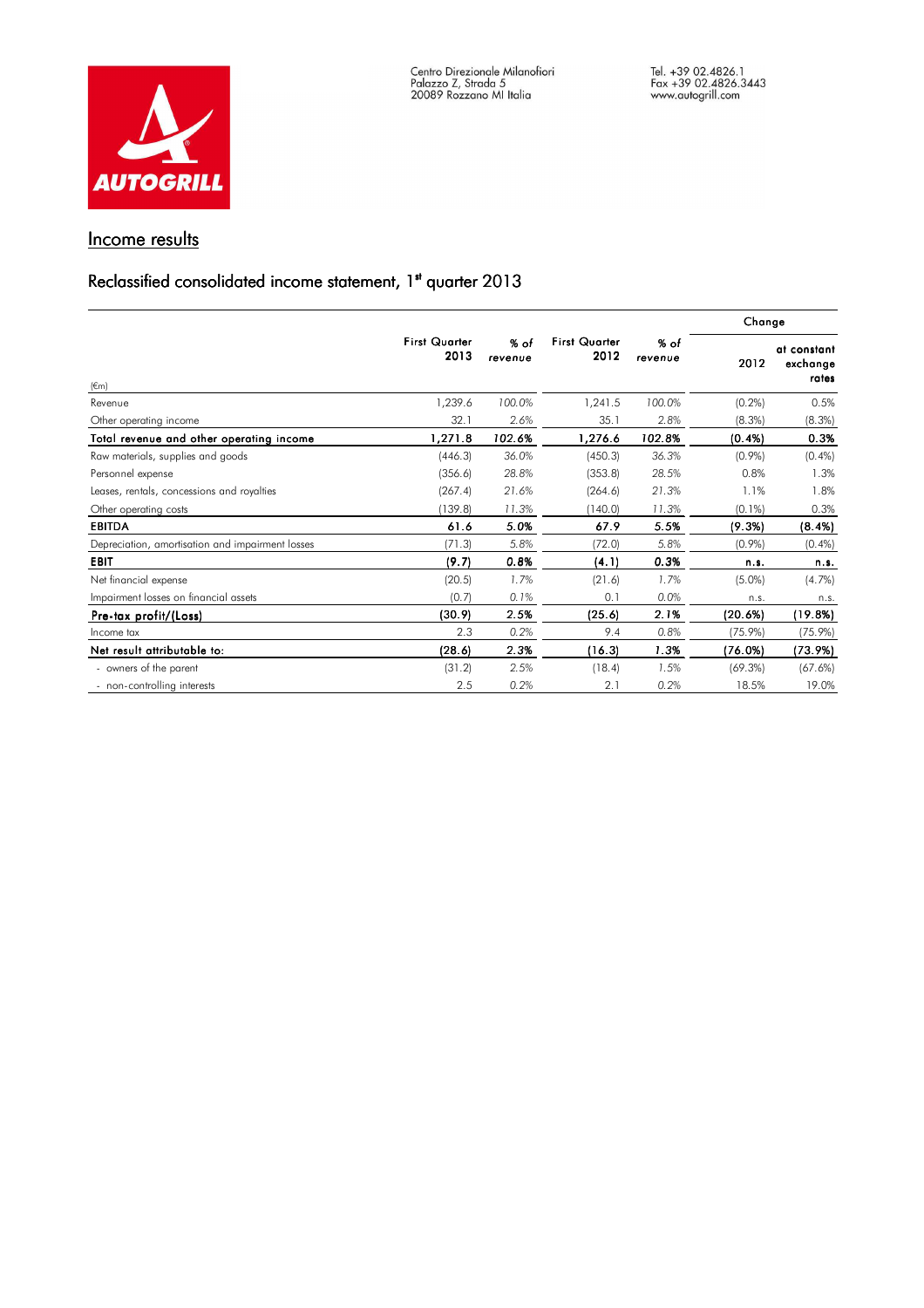

# Reclassified consolidated balance sheet 31 March 2013 $^{\circ}$

|                                                           |            |            | Change  |                         |
|-----------------------------------------------------------|------------|------------|---------|-------------------------|
|                                                           | 31/03/2013 | 31/12/2012 | 2012    | at constant<br>exchange |
| $(\epsilon m)$                                            |            |            |         | rates                   |
| Intangible assets                                         | 2,044.7    | 2,073.0    | (28.3)  | (17.1)                  |
| Property, plants and equipment                            | 948.0      | 958.0      | (10.0)  | (21.4)                  |
| <b>Financial assets</b>                                   | 53.2       | 27.6       | 25.6    | 25.5                    |
| A) Non-current assets                                     | 3,045.9    | 3,058.6    | (12.7)  | (13.0)                  |
| Inventories                                               | 258.7      | 257.1      | 1.6     | 0.9                     |
| Trade receivables                                         | 62.0       | 53.6       | 8.4     | 8.5                     |
| Other receivables                                         | 345.9      | 262.7      | 83.2    | 81.1                    |
| Trade payables                                            | (681.2)    | (644.0)    | (37.3)  | (37.4)                  |
| Other payables                                            | (397.2)    | (443.1)    | 45.9    | 49.3                    |
| <b>B)</b> Working capital                                 | (411.9)    | (513.7)    | 101.8   | 102.4                   |
| C) Invested capital, less current liabilities             | 2,634.1    | 2,544.9    | 89.2    | 89.4                    |
| D) Other non-current non-financial assets and liabilities | 9.6        | (236.2)    | 245.8   | 244.3                   |
| E) Assets held for sale                                   | (0, 0)     | (0, 0)     |         |                         |
| F) Net invested capital                                   | 2,643.7    | 2,308.7    | 335.0   | 333.8                   |
| Equity attributable to owners of the parent               | 751.3      | 787.7      | (36.4)  | (42.6)                  |
| Equity attributable to non-controlling interests          | 27.6       | 26.4       | 1.3     | 0.9                     |
| G) Equity                                                 | 778.9      | 814.0      | (35,1)  | (41.7)                  |
| Non-current financial liabilities                         | 1,898.3    | 1,318.1    | 580.3   | 588.8                   |
| Non-current financial assets                              | (5.0)      | (4.1)      | (1.0)   | (0.8)                   |
| H) Non-current financial indebtedness                     | 1,893.3    | 1,314.0    | 579.3   | 587.9                   |
| Current financial liabilities                             | 180.2      | 362.1      | (181.9) | (189.1)                 |
| Cash and cash equivalents and current financial assets    | (208.7)    | (181.4)    | (27.3)  | (23.4)                  |
| I) Current net financial indebtedness                     | (28.5)     | 180.7      | (209.2) | (212.5)                 |
| Net financial position (H+I)                              | 1,864.8    | 1,494.7    | 370.1   | 375.5                   |
| L) Total as in F)                                         | 2,643.7    | 2,308.7    | 335.0   | 333.8                   |

9 The figures as of 31 December 2012 differ from the ones originally published because of application of the new version of IAS 19, which increased the statement of debt by €45.6m, classified in "Other non-current non-financial assets and liabilities", and decreased the value for net shareholders' equity by €34.6m, net of fiscal effects.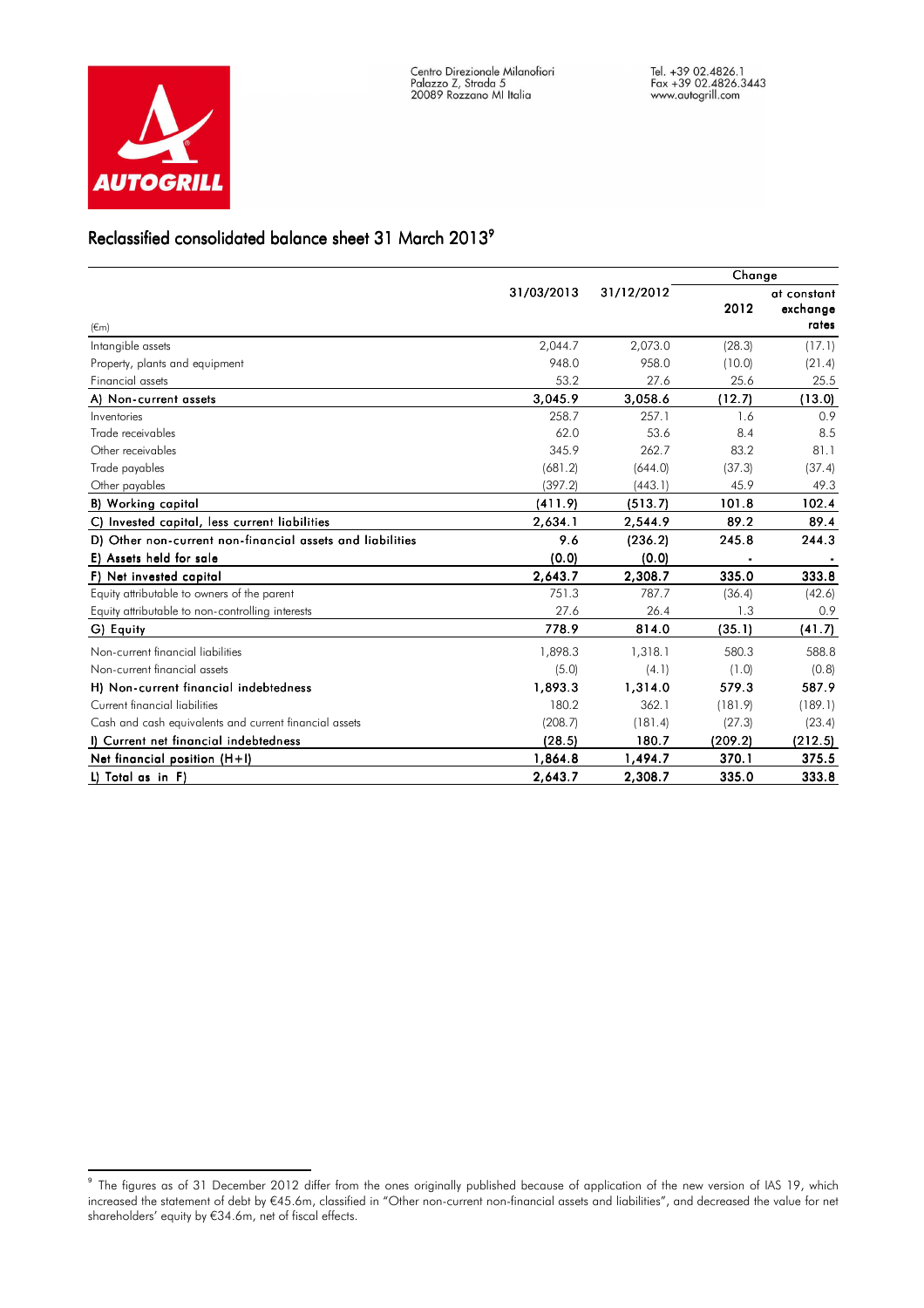

#### Consolidated cash flow statement

| $(\epsilon_{m})$                                                                                                       | <b>First Quarter</b><br>2013 | <b>First Quarter</b><br>2012 |
|------------------------------------------------------------------------------------------------------------------------|------------------------------|------------------------------|
| Opening net cash and cash equivalents                                                                                  | 96.8                         | 179.6                        |
| Pre-tax profit and net financial expense for the year                                                                  | (10, 4)                      | (4, 0)                       |
| Amortisation, depreciation and impairment losses on non-current assets, net of reversals                               | 71,3                         | 72,0                         |
| Adjustment and (gains)/losses on disposal of financial assets                                                          | 0,7                          | (0,1)                        |
| (Gain)/losses on disposal of non-current assets                                                                        | (0,5)                        |                              |
| Change in working capital <sup>(1)</sup>                                                                               | (87,7)                       | (39,3)                       |
| Net change in non-current non-financial assets and liabilities                                                         | (247,7)                      | 0,2                          |
| Cash flow from operating activities                                                                                    | (274, 2)                     | 28,8                         |
| Taxes (paid) refund                                                                                                    | 2.7                          | (10, 8)                      |
| Interest paid                                                                                                          | (14, 9)                      | (16, 2)                      |
| Net cash flow from operating activities                                                                                | (286, 4)                     | 1,9                          |
| Acquisition of property, plant and equipment and intangible assets                                                     | (60, 9)                      | (59, 6)                      |
| Proceeds from sale of non-current assets                                                                               | 0,9                          | 0,5                          |
| Acquisition of consolidated equity investments                                                                         | 0,0                          | 0,0                          |
| Net change in non-current financial assets                                                                             | (26,1)                       | 0,9                          |
| Net cash flow used in investing activities                                                                             | (86,1)                       | (58, 3)                      |
| Issues of bond                                                                                                         | 273,3                        |                              |
| Repayments of bond                                                                                                     | (207, 7)                     |                              |
| Repayments of medium/long-term loans, net of new loans                                                                 | 321,7                        | (13,0)                       |
| Repayments of short-term loans, net of new loans                                                                       | 47,4                         | 28,2                         |
| Other cash flows <sup>(2)</sup>                                                                                        | (5,7)                        | (3,5)                        |
| Net cash flow used in financing activities                                                                             | 429,0                        | 11,7                         |
| Cash flow for the period                                                                                               | 56,5                         | (44,7)                       |
| Effect of exchange on net cash and cash equivalents                                                                    | 1,2                          | (2,2)                        |
| Closing net cash and cash equivalents                                                                                  | 154,4                        | 132,7                        |
| Reconciliation of net cash and cash equivalents                                                                        |                              |                              |
| (€m)                                                                                                                   |                              |                              |
| Opening - net cash and cash equivalents - balance as of 31 December 2012 and as of 31                                  |                              |                              |
| December 2011                                                                                                          | 96.8                         | 179,6                        |
| Cash and cash equivalents                                                                                              | 154,6                        | 212,4                        |
| Current account overdrafts<br>Opening - net cash and cash equivalents - balance as of 31 March 2013 and as of 31 March | (57, 8)<br>154,4             | (32,8)<br>132,7              |
| Cash and cash equivalents                                                                                              | 179,2                        | 175,5                        |
| Current account overdrafts                                                                                             | (24, 8)                      | (42, 9)                      |

(1) Includes the exchange rate gains (losses) on income components.

(2) Includes dividends paid to non-controlling interests in subsidiaries.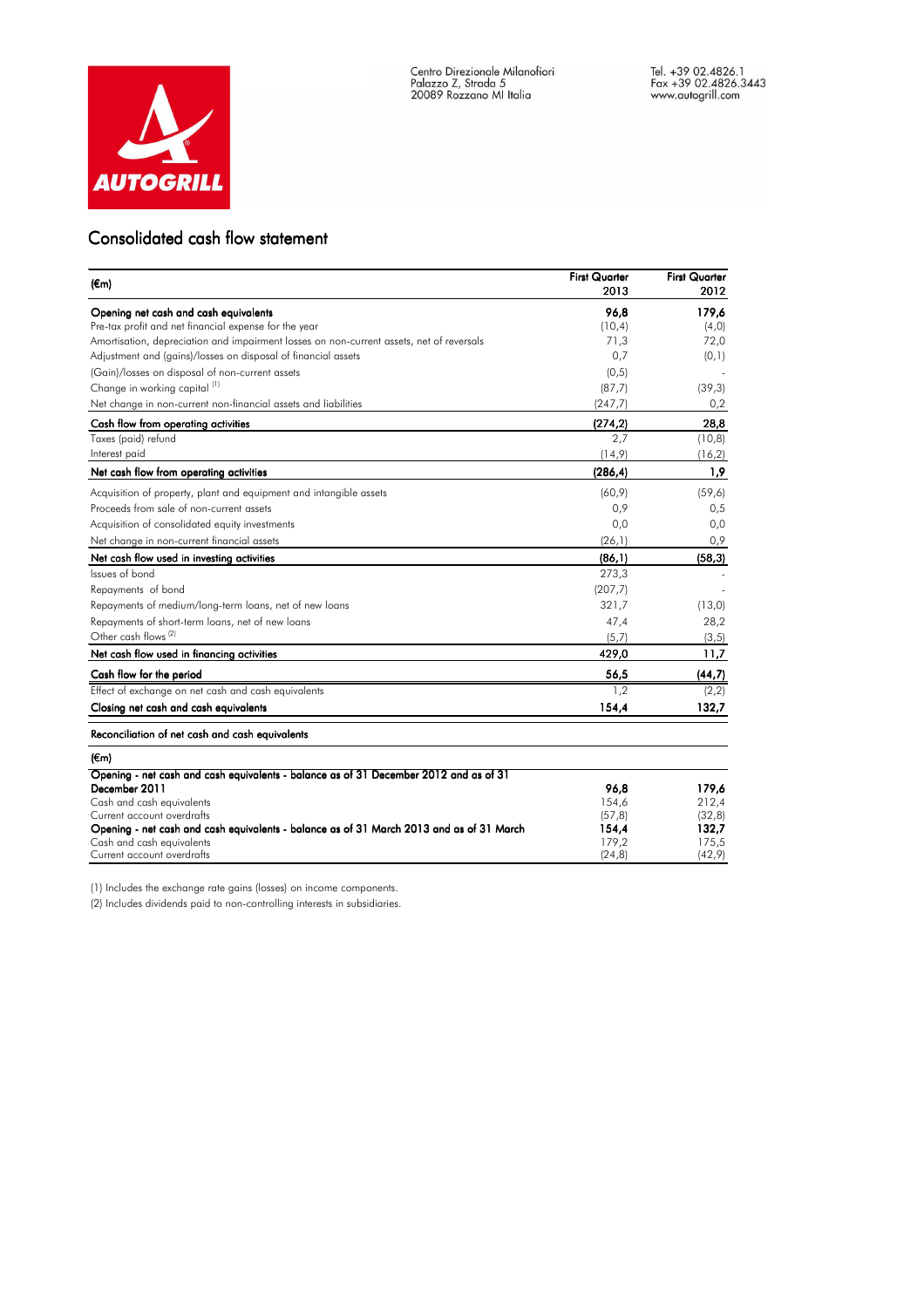

## Business sectors

# Food & Beverage and Corporate

|                                                  |                      |                      |                      |                      | Change     |                                  |
|--------------------------------------------------|----------------------|----------------------|----------------------|----------------------|------------|----------------------------------|
| $(\epsilon$ m)                                   | <b>First Quarter</b> | % of<br>2013 revenue | <b>First Quarter</b> | % of<br>2012 revenue | 2012       | at constant<br>exchange<br>rates |
| Revenue                                          | 841.9                | 100.0%               | 852.7                | 100.0%               | (1.3%)     | (0.8%                            |
| Other operating income                           | 23.0                 | 2.7%                 | 25.8                 | 3.0%                 | (10.7%)    | (10.7%)                          |
| Total revenue and other operating income         | 864.9                | 102.7%               | 878.5                | 103.0%               | (1.5%)     | (1.1%)                           |
| Raw materials, supplies and goods                | (284.1)              | 33.8%                | (291.9)              | 34.2%                | (2.7%)     | (2.3%)                           |
| Personnel expense                                | (301.1)              | 35.8%                | (300.6)              | 35.3%                | 0.2%       | 0.6%                             |
| Leases, rentals, concessions and royalties       | (144.2)              | 17.1%                | (140.8)              | 16.5%                | 2.4%       | 2.8%                             |
| Other operating costs                            | (107.3)              | 12.8%                | (108.8)              | 12.8%                | $(1.4\%)$  | (1.0%)                           |
| <b>EBITDA before Corporate costs</b>             | 28.1                 | 3.3%                 | 36.4                 | 4.3%                 | (22.7%)    | (22.2%)                          |
| Corporate costs                                  | (6.5)                | 0.8%                 | (7.2)                | 0.8%                 | (9.3%)     | (9.3%)                           |
| <b>EBITDA</b>                                    | 21.6                 | 2.6%                 | 29.2                 | 3.4%                 | (26.0%)    | (25.4%)                          |
| Depreciation, amortisation and impairment losses | (48.9)               | 5.8%                 | (44.5)               | 5.2%                 | 10.0%      | 10.5%                            |
| <b>EBIT</b>                                      | (27.3)               | 3.2%                 | (15.3)               | 1.8%                 | (78.9%)    | (78.4%)                          |
| Net financial expense                            | (12.4)               | 1.5%                 | (11.2)               | 1.3%                 | 10.3%      | 10.6%                            |
| Impairment losses on financial assets            | (0.5)                | 0.1%                 | (0.4)                | 0.0%                 | 9.0%       | 9.8%                             |
| Pre-tax profit/(Loss)                            | (40.1)               | 4.8%                 | (26.9)               | 3.2%                 | (49.2%)    | (49.1%)                          |
| Income tax                                       | 2.0                  | 0.2%                 | 3.4                  | 0.4%                 | $(41.9\%)$ | (42.1%)                          |
| Net result attributable to:                      | (38.2)               | 4.5%                 | (23.5)               | 2.8%                 | (62.3%)    | (62.3%)                          |
| - owners of the parent                           | (40.1)               | 4.8%                 | (24.9)               | 2.9%                 | (61.2%)    | (61.2%)                          |
| - non-controlling interests                      | 2.0                  | 0.2%                 | 1.4                  | 0.2%                 | 42.5%      | 43.4%                            |

## Revenues

1<sup>st</sup> quarter 2013 sales in the Food & Beverage sector amounted to €841.9m, down 0.8% on the €852.7m posted in the same period in 2012 (down 1.3% at current exchange rates). Performance in the three channels was as follows:

|                |                              |                              | Change    |                               |
|----------------|------------------------------|------------------------------|-----------|-------------------------------|
| $(\epsilon m)$ | <b>First Quarter</b><br>2013 | <b>First Quarter</b><br>2012 | 2012      | at constant<br>exchange rates |
| Airports       | 441.1                        | 429.3                        | 2.7%      | 3.4%                          |
| Motorways      | 315.5                        | 332.8                        | $(5.2\%)$ | $(5.0\%)$                     |
| Other          | 85.3                         | 90.6                         | $(5.8\%)$ | $(5.6\%)$                     |
| Total          | 841.9                        | 852.7                        | (1.3%)    | (0.8%)                        |

As in the previous year, the Food & Beverage business was characterized by opposing trends in the two main channels involved, with airports showing good performance, especially in North America, and European motorways in serious difficulty, especially in Italy.

US airport revenues were up 7.5% on a comparable basis, growing significantly faster than traffic (up  $1.3\%$ <sup>10</sup>), due mainly to the increase in the average receipt value, thanks in part to commercial initiatives. Overall growth in the airport channel (3.5%) was held back by exit from certain locations and the reduction of sales space at San Diego and Los Angeles airports following renewals in prior years. Revenues on American motorways in the quarter grew 6.6% on a comparable basis against a  $1.2<sup>11</sup>$ 

i <sup>10</sup> Source: Airlines for America, January-March 2013

<sup>&</sup>lt;sup>11</sup> Source: Federal Highway Administration, January-February 2013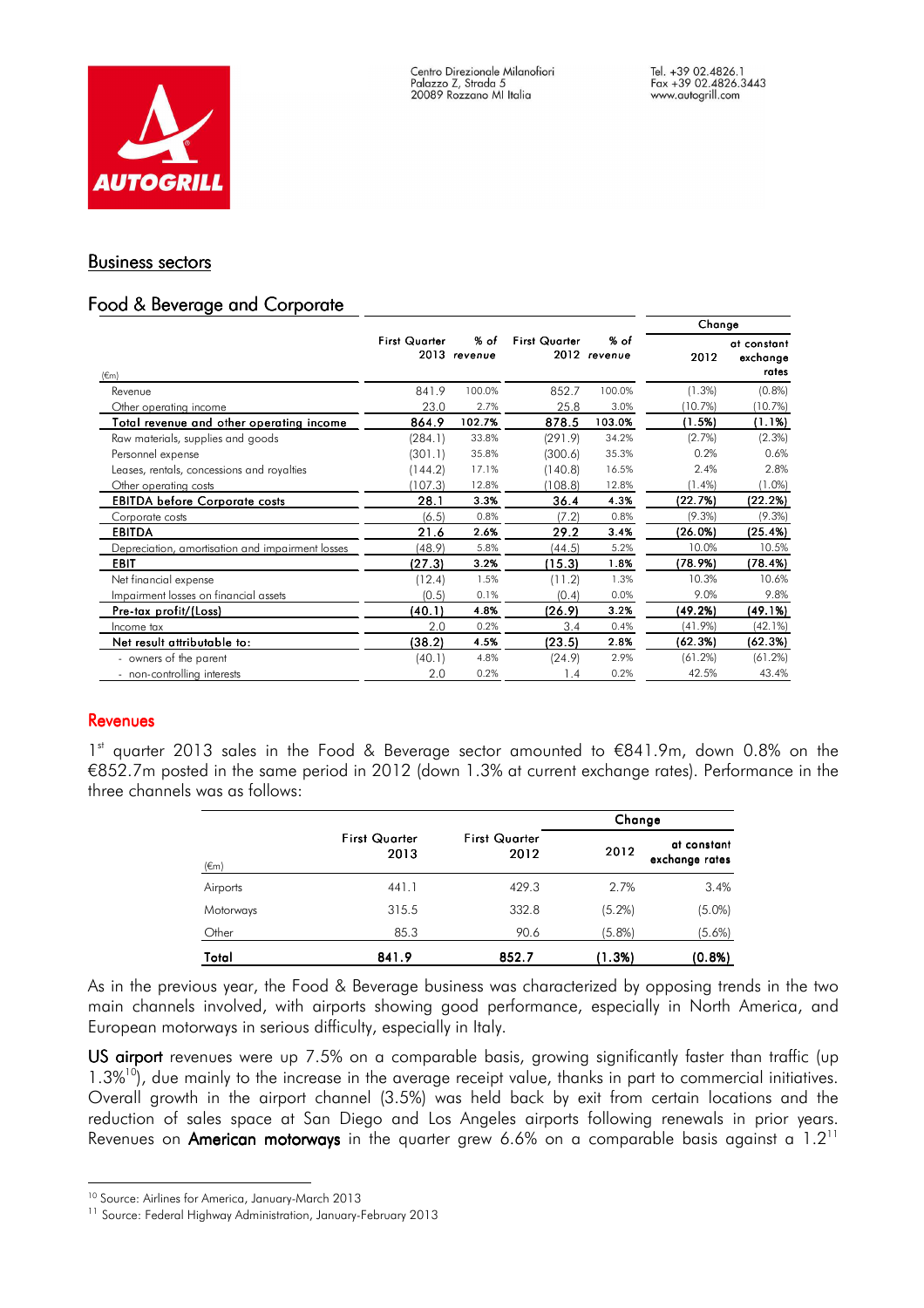

contraction in traffic thanks to the increase in the average receipt value. 1<sup>st</sup> quarter revenues in North America and the Pacific Area amounted to \$587.6m, up 2.5% on \$573.4m in 1st quarter 2012.

The sales trend on **Italian motorways** (down 6.4%) reflects a contraction in traffic (1.6%<sup>12</sup> by the end of February, with sales down 6.1% on a comparable basis) and the country's difficult economic situation. F&B and complementary items were harder hit by the crisis than store sales, which are buoyed up by promotional initiatives. Total revenues in Italy amounted to  $\epsilon$ 246.1m, down 6.7% on  $\epsilon$ 263.7m in 1<sup>st</sup> quarter 2012. Good performance was seen in railway stations (up 6.8%), while high street, shopping centre and trade fair business was penalized by the closing of various points of sale.

Positive performance in airports and railway stations in the other European countries almost completely offset the contraction in sales on motorways, especially Spain and Belgium. Motorway sales were up, on the other hand, in Germany, thanks to new openings, and France, on a comparable basis. Total revenues in the other European countries amounted to €150.9m, substantially in line with the €151.6m posted in the same period the previous year.

## Ebitda

1<sup>st</sup> quarter Ebitda in the Food & Beverage sector (excluding Corporate costs) amounted to €28.1m, down 22.2% on €36.4m in 1st quarter 2012 (down 22.7% at current exchange rates) due to the marked contraction in sales in Italy. The ratio to revenues moved from 4.3% to 3.3%.

In North America and the Pacific area Ebitda reached \$43.8m, up 9.5% on \$40m in 1st quarter 2012, the ratio to revenues moving from 7% to 7.5%. Positive factors included a reduction in the cost of product (thanks to improved capacity to gear sale prices to inflationary pressure on raw materials) and lower general and administrative costs following re-organizations in 2012.

Ebitda in Italy was €0.4m against €10.1m in 1<sup>st</sup> quarter 2012, due mainly to the contraction in sales. The ratio to revenues moved from 3.8% to 0.2%, reflecting the high impact of fixed operating costs in the motorway channel (esp. rents and labour costs) due to obligatory night-time opening. The increase in the impact of labour costs is also a result of a higher average hourly cost following the wage rises provided for under the national collective employment contract.

Ebitda in the other European countries was a negative  $\epsilon$ 5.4m against  $\epsilon$ -4.2m in 1<sup>st</sup> quarter 2012, the ratio to sales moving from 2.8% to 3.6%.

## Corporate costs

Corporate costs amounted to €6.5m against €7.2m in the same period the previous year, thanks to the reduction in personnel costs.

#### Amortization, depreciation and impairments

Amortization, depreciation and impairments amounted to  $E48.9m$  against  $E44.5m$  in 1<sup>st</sup> quarter 2012, the increase being due to the high level of investments made in the previous year, especially in US airports.

## Net financial charges

Net financial charges in the sector were slightly up on 1<sup>st</sup> quarter 2012, moving from €11.2m to €12.4m, reflecting a higher average cost of debt for the sector.

## Net result for the period

i <sup>12</sup> Source: AISCAT, January-February 2012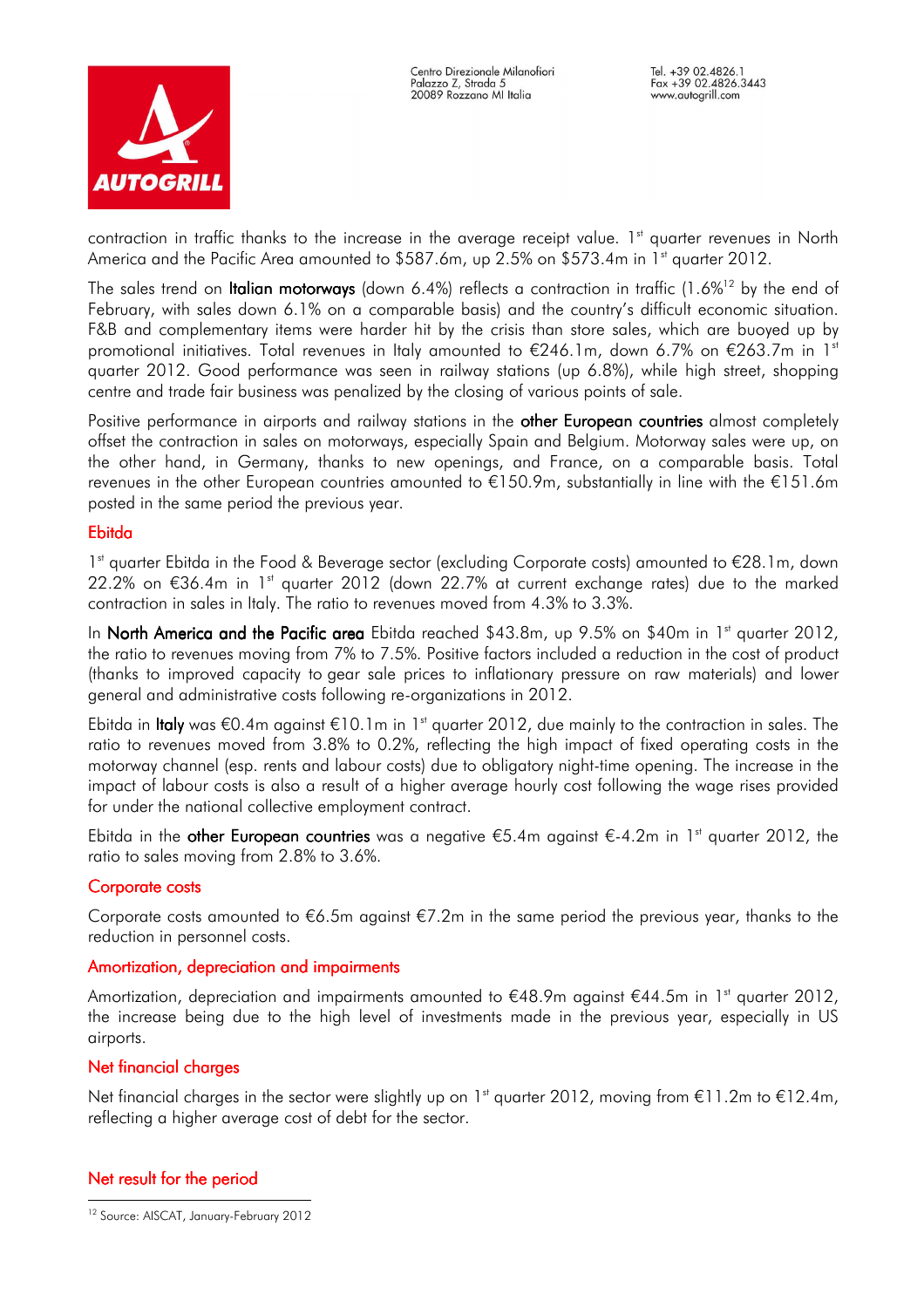

The net result for the period attributable to the Food & Beverage business (including Corporate costs) was a negative €40.1m against the negative €24.9m posted for 1<sup>st</sup> quarter 2012. As in the same period the previous year, income tax was positive due to the statement of deferred tax assets in countries where profits are expected for the full year despite losses in the  $1<sup>st</sup>$  quarter.

## Net invested capital

|                                                        |         | 31/03/2013 31/12/2012 | Change |
|--------------------------------------------------------|---------|-----------------------|--------|
| $(m \in)$                                              |         |                       |        |
| Goodwill                                               | 800.7   | 789.1                 | 11.6   |
| Other intangible assets                                | 54.9    | 55.9                  | (1.0)  |
| Property, plants and equipment                         | 866.9   | 870.7                 | (3.9)  |
| Financial assets                                       | 13.4    | 14.5                  | (1.1)  |
| Non-current assets                                     | 1,735.9 | 1,730.2               | 5.7    |
| Net working capital                                    | (347.5) | (411.8)               | 64.2   |
| Other non-current non-financial assets and liabilities | (159.7) | (169.4)               | 9.7    |
| Net invested capital                                   | 1,228.6 | 1,149.0               | 79.6   |
| Net financial position                                 | 1.046.3 | 933.2                 | 113.1  |

#### Net cash generation

| $(\epsilon m)$                           | 2013    | First Quarter First Quarter<br>2012 |
|------------------------------------------|---------|-------------------------------------|
| EBITDA                                   | 21.6    | 29.2                                |
| Change in net working capital            | (61.8)  | (36.4)                              |
| Other items                              | (0.5)   | (0.0)                               |
| Cash flows from operating activities     | (40.6)  | (7.2)                               |
| Tax (paid)/refund                        | 11.3    | (2.9)                               |
| Net interest paid                        | (12.1)  | (10.7)                              |
| Net cash flows from operating activities | (41.5)  | (20.8)                              |
| Net Capex                                | (58.5)  | (56.4)                              |
| Free operating cash flow                 | (100.0) | (77.2)                              |

Free operating cash flow in the period was a negative  $\epsilon$ 100m, against a negative  $\epsilon$ 77.2m in 1<sup>st</sup> quarter 2012, due to lower flows from operations. The negative change in Net working Capital is mainly an effect of the contraction in sales in Italy. The change in tax for the period includes refund of taxes paid the previous year in the United States as a result of amendments to tax legislation at the beginning of 2013.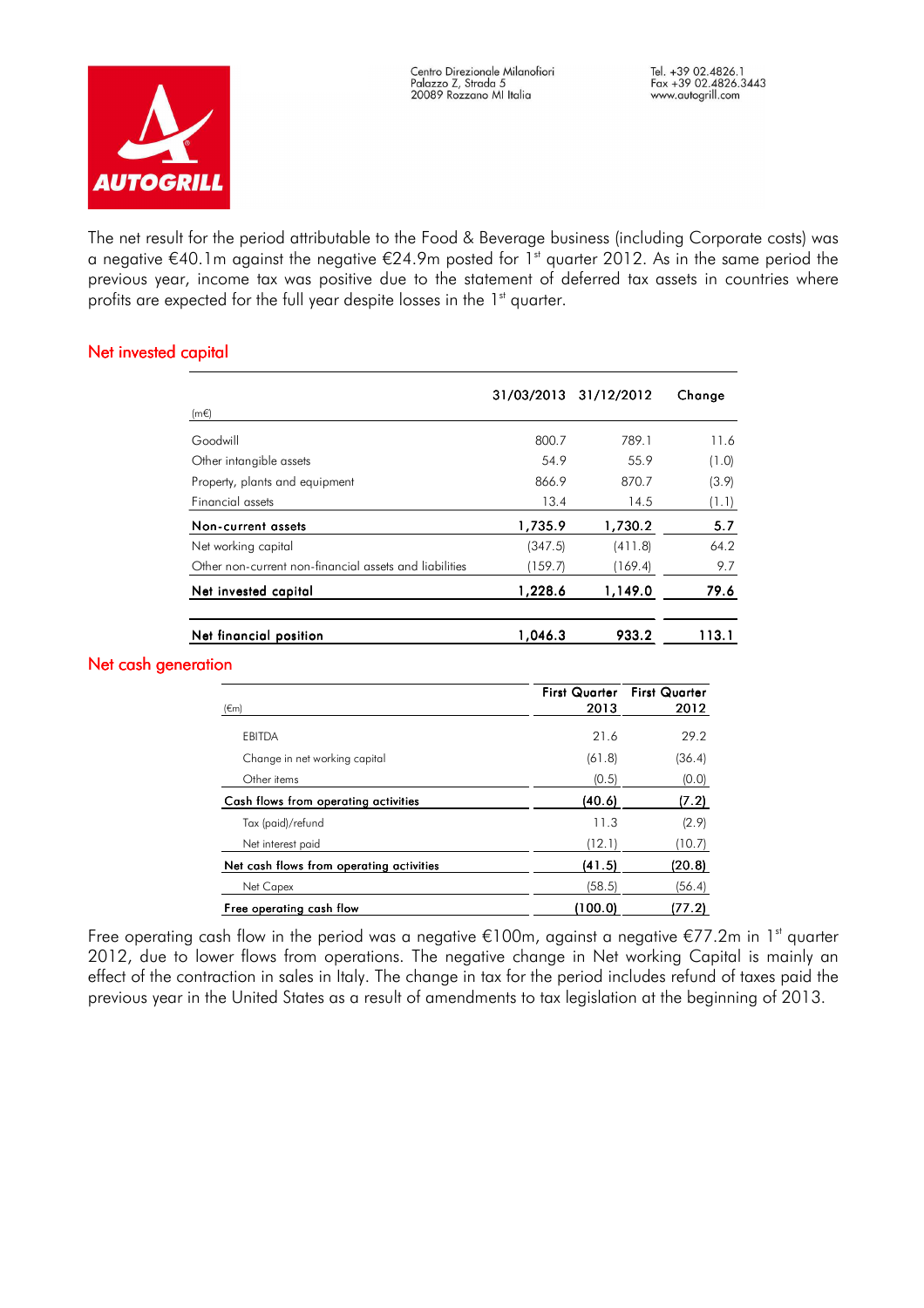

## **Travel Retail & Duty Free**

|                                                  |                      |                      |                              |                 |            | Change                           |
|--------------------------------------------------|----------------------|----------------------|------------------------------|-----------------|------------|----------------------------------|
| $(\epsilon m)$                                   | <b>First Quarter</b> | % of<br>2013 revenue | <b>First Quarter</b><br>2012 | % of<br>revenue | 2012       | at constant<br>exchange<br>rates |
| Revenue                                          | 397.8                | 100.0%               | 388.8                        | 100.0%          | 2.3%       | 3.5%                             |
| Other operating income                           | 5.3                  | 1.3%                 | 6.4                          | 1.6%            | (16.5%)    | (16.5%)                          |
| Total revenue and other operating income         | 403.1                | 101.3%               | 395.2                        | 101.6%          | 2.0%       | 3.1%                             |
| Raw materials, supplies and goods                | (162.1)              | 40.8%                | (158.4)                      | 40.7%           | 2.3%       | 3.2%                             |
| Personnel expense                                | (49.8)               | 12.5%                | (46.7)                       | 12.0%           | 6.7%       | 7.6%                             |
| Leases, rentals, concessions and royalties       | 123.0                | 30.9%                | (123.6)                      | 31.8%           | $(0.5\%)$  | 0.5%                             |
| Other operating costs                            | (28.2)               | 7.1%                 | (27.8)                       | 7.2%            | 1.4%       | 2.1%                             |
| <b>EBITDA</b>                                    | 40.0                 | 10.1%                | 38.7                         | 10.0%           | 3.4%       | 4.4%                             |
| Depreciation, amortisation and impairment losses | (22.4)               | 5.6%                 | (27.6)                       | 7.1%            | $18.6\%$   | $18.0\%$                         |
| <b>EBIT</b>                                      | 17.6                 | 4.4%                 | 11.2                         | 2.9%            | 57.5%      | 60.2%                            |
| Adjustment to the value of financial assets      | (4.4)                | 1.1%                 | (5.4)                        | 1.4%            | $(18.0\%)$ | (17.6%)                          |
| of financial assets                              | (0.2)                | 0.1%                 | 0.5                          | 0.1%            | n.s.       | n.s.                             |
| Pre-tax profit                                   | 13.0                 | 3.3%                 | 6.3                          | 1.6%            | n.s.       | n.s.                             |
| Income tax                                       | (0.7)                | 0.2%                 | 4.6                          | 1.2%            | n.s.       | n.s.                             |
| Net result attributable to:                      | 12.2                 | 3.1%                 | 10.9                         | 2.8%            | 12.4%      | 14.6%                            |
| - owners of the parent                           | 11.7                 | 2.9%                 | 10.1                         | 2.6%            | 15.2%      | 17.6%                            |
| - non-controlling interests                      | 0.6                  | 0.1%                 | 0.8                          | 0.2%            | (24.7%)    | (24.7%)                          |

#### Revenues

Travel Retail & Duty-Free revenues in 1<sup>st</sup> quarter 2013 reached €397.8m, up 3.5% on €388.8m in the same period in 2012 (up 2.3% at current exchange rates), with excellent results in the UK and Other Countries in particular.

UK revenues reached £157.1m, up 4.4% (£150.4m in 1<sup>st</sup> quarter 2012), outperforming traffic (up  $1.5\%$ <sup>13</sup>) thanks to the increase in the average per passenger spend. Heathrow drove sales in the area, posting £84.3m (up 3.9%, with traffic up 1.8%), while Gatwick, of the other major airports in the UK, achieved an outstanding 9.1% growth in sales.

The trend in traffic in Spanish airports in  $1<sup>st</sup>$  quarter 2013 (down 8.2%<sup>14</sup>) seriously affected sales, which fell 6.5% from €93.3m the previous year to €87.3m. Barcelona Airport put in the best performance, with sales up 2.5%, despite a 4.7% contraction in traffic, thanks to a higher per passenger spend. In Madrid too, where sales dropped 5.1% on a comparable basis, higher per passenger spend partially offset the slump in traffic (down 14.3%). The overall change in sales at Madrid Airport was a negative 14.8% (from €37.2m in 1<sup>st</sup> quarter 2012 to €31.7m); this was also due to the closing of a number of points of sale (boutique stores) following re-organization of space under the renewal of contracts at the end of 2012.

Sales in the Other countries<sup>15</sup> continued to grow at a double-digit rate, as in 2012, rising 8.9% (8.1% at current exchange rates) from €105m in 1<sup>st</sup> quarter 2012 to €113.5m. The overall result was also affected by changes in perimeter following the closing of points of sale in Atlanta and Orlando airports and the start up of airport operations in Düsseldorf in Germany, Los Cabos in Mexico and in Jamaica. Excluding changes to the reporting boundary, the growth in sales would have been 5.4%. Canada was the top performer in the area, with sales up 21%. Jordan, Kuwait and Chile continue to perform well, growing at over 5%.

i <sup>13</sup> Source: BAA, Manchester and Gatwick airports, January-March 2013.

<sup>&</sup>lt;sup>14</sup> Source: AENA, January-March 2013.

<sup>&</sup>lt;sup>15</sup> Mexico, Jordan, Chile, Canada, Kuwait, Peru, USA, Dutch Antilles, France, Cape Verde, Panama, Sri Lanka, India, Italy, Germany, Jamaica.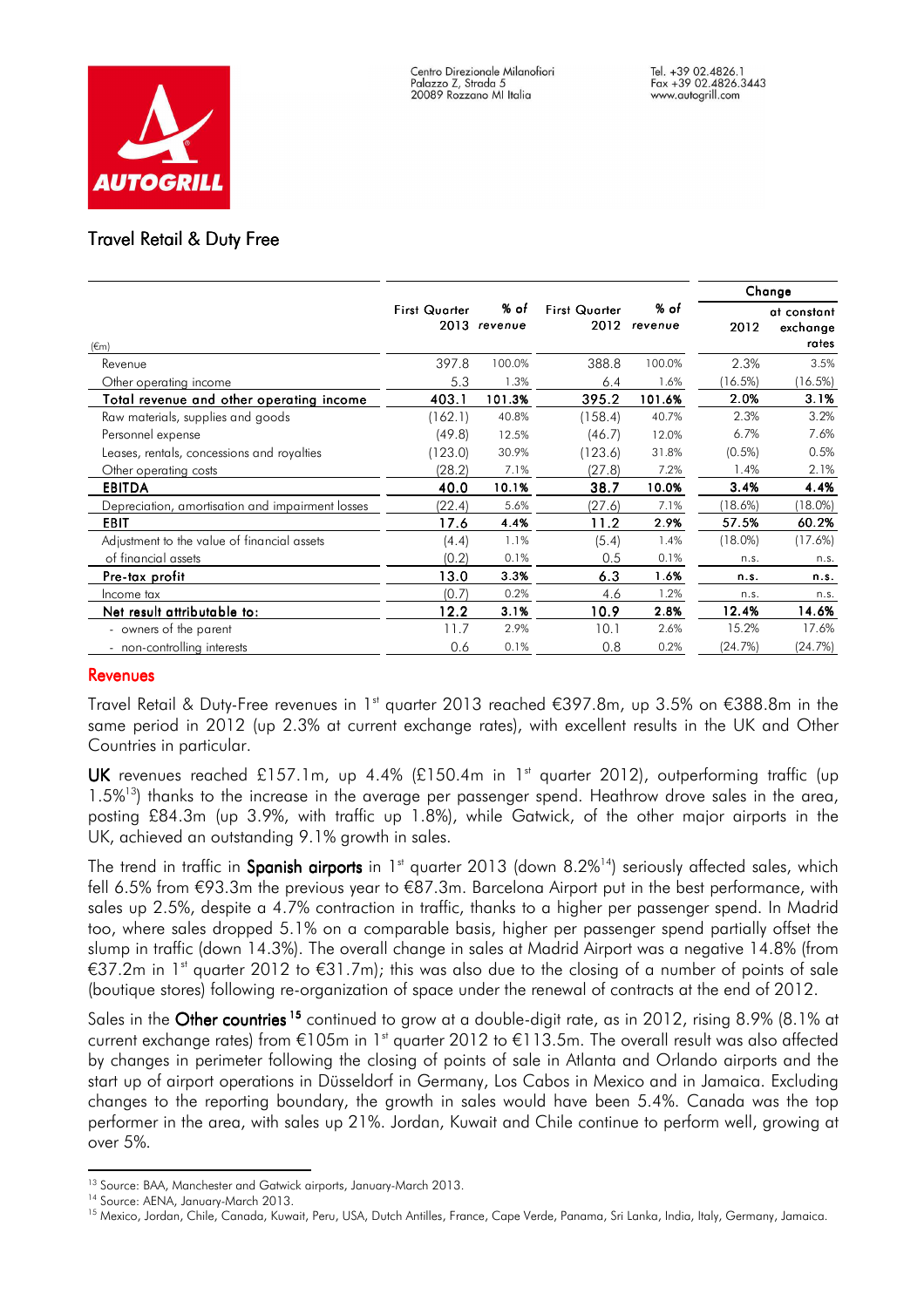

## Ebitda

The sector's Ebitda in 1<sup>st</sup> quarter 2013 grew 4.4% (3.4% at current exchange rates) thanks to higher sales, reaching  $\epsilon$ 40m from  $\epsilon$ 38.7m in 1<sup>st</sup> quarter 2012. The ratio to revenues, 10.1%, was in line with the previous year (10%).

## Amortization, depreciation and impairments

Amortization, depreciation and impairments in the period amounted to  $\epsilon$ 22.4m, down from  $\epsilon$ 27.6m in 1<sup>st</sup> quarter 2012 due to adjustments to the useful life of duty free and duty paid concessions in Spanish airports after the renewal of the contracts till 2020.

## Net financial charges

Net financial charges amounted to €4.4m, down on the same period in 2012. The increase in the sector's debt due to the payment to AENA under the renewal of contracts in Spain (as explained in the comment on the sector's cash flows) occurred at the end of February and thus had a limited effect on financial charges for the quarter.

## Net result for the period

The net result for the period attributable to the sector was  $\epsilon$ 11.7m, up 17.6% (up 15.2% at current exchange rates) on the  $\epsilon$ 10.1m posted in 1<sup>st</sup> quarter 2012 thanks to improved operating margins. Income tax amounted to  $\epsilon$ 0.7m, against a  $\epsilon$ 4.6m tax credit in the 1<sup>st</sup> quarter of the previous year (which benefited from a tax rate reduction in the UK) with reversal of deferred tax liabilities stated in prior years.

# Net invested capital

| (€m)                                                   |         | 31/03/2013 31/12/2012 | Change |
|--------------------------------------------------------|---------|-----------------------|--------|
| Goodwill                                               | 591.7   | 605.1                 | (13.4) |
| Other Intangible assets                                | 597.4   | 622.9                 | (25.5) |
| Property, plants and equipment                         | 81.2    | 87.3                  | (6.1)  |
| Financial assets                                       | 39.8    | 13.1                  | 26.6   |
| Non-current assets                                     | 1,310.0 | 1,328.4               | (18.4) |
| Net working capital                                    | (64.3)  | (102.0)               | 37.6   |
| Other non-current non-financial assets and liabilities | 169.4   | (66.8)                | 236.1  |
| Net invested capital                                   | 1,415.0 | 1,159.7               | 255.4  |
| Net financial position                                 | 818.5   | 561.5                 | 257.0  |

The change in "Other non-current, non-financial assets and liabilities" includes the non-current part of the payment to AENA.